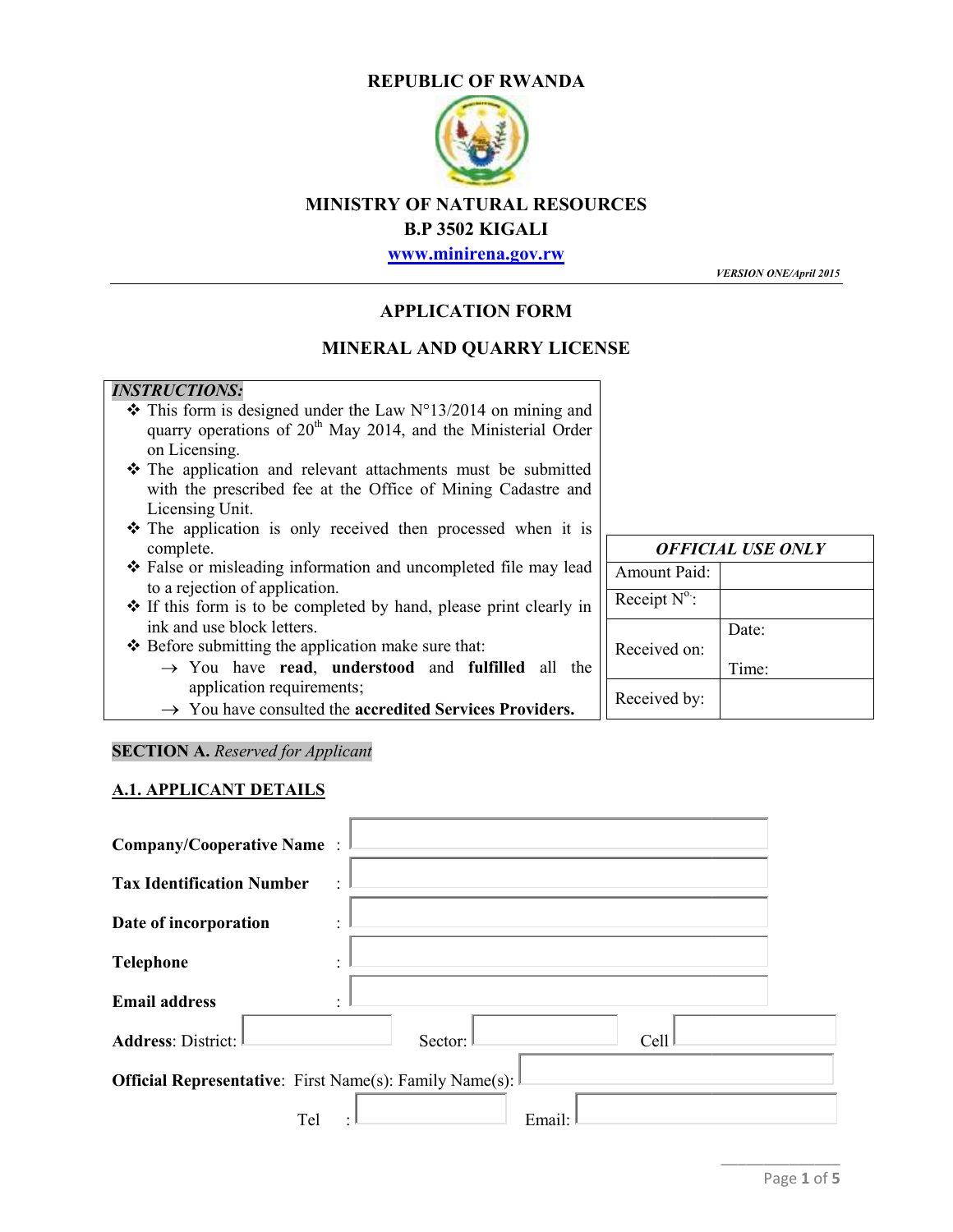## **A.2. MAJOR SHAREHOLDERS (with 10% of shares or more)**

| # | Name | % of shares   Role/Post |  |
|---|------|-------------------------|--|
|   |      |                         |  |
|   |      |                         |  |
|   |      |                         |  |
|   |      |                         |  |
|   |      |                         |  |
|   |      |                         |  |

*Note: If Cooperative, please attach the list of all members.*

#### **A.3. DETAILS ON PROPOSED ACTIVITIES**

| A.3.1. Location of site(s):                                                                               |                                                            |
|-----------------------------------------------------------------------------------------------------------|------------------------------------------------------------|
| District $(s)$ :                                                                                          |                                                            |
| Sectors $(s)$ :                                                                                           |                                                            |
| Cell(s)                                                                                                   |                                                            |
| A.3.2. What is (are) the name(s) of the perimeter(s) applied for?                                         |                                                            |
|                                                                                                           |                                                            |
| <b>A.3.3.</b> What is (are) the mineral (s) and quarry product (s) applied for?                           |                                                            |
|                                                                                                           |                                                            |
| A.3.4. What is the period (time) applied for (in years)?                                                  |                                                            |
| A.3.5. If you already have another license on the same area, please mention its license number, its issue |                                                            |
| and expiry date.                                                                                          |                                                            |
| A.3.6. Total area applied for (in hectares):                                                              |                                                            |
| <u>A.4. DECLARATION</u>                                                                                   |                                                            |
| I,                                                                                                        | Representative of (Company/ Cooperative name)              |
|                                                                                                           | , having been duly sworn depose and attest that all of the |
| information in the foregoing application file are true to the best of my knowledge.                       |                                                            |
|                                                                                                           |                                                            |

Ī

#### **Signature& Stamp**: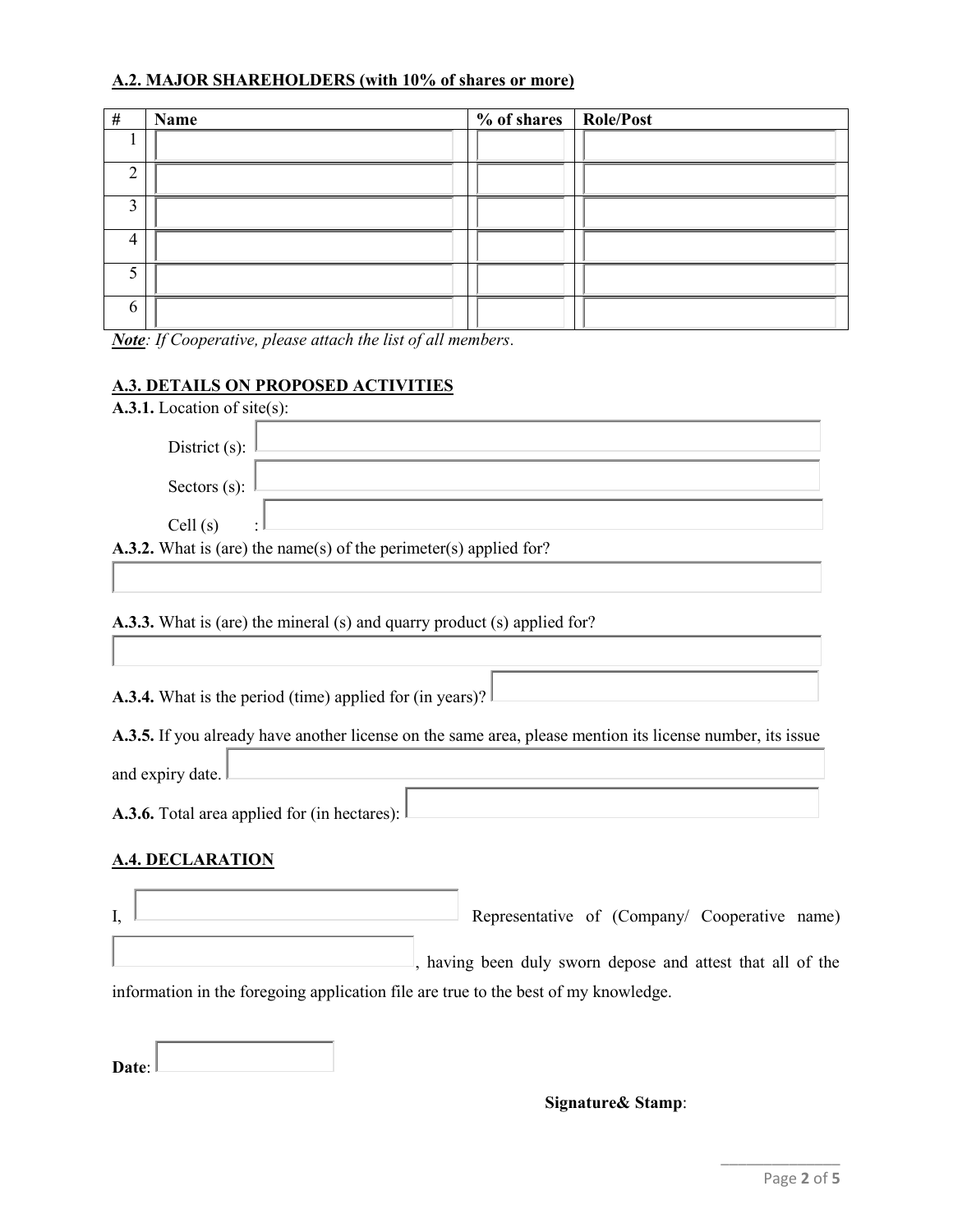# **SECTION B.** *Reserved for Official Use Only*

#### **B.1 ACCOMPANIMENTS CHECKLIST**

| Documents to be submitted and checked                                   | <b>Tick if submitted</b> |
|-------------------------------------------------------------------------|--------------------------|
| Application fee payment slip                                            |                          |
| Application letter                                                      |                          |
| Business Plan (Action Plan and Investment plan)                         |                          |
| Proof of source of funding                                              |                          |
| Environmental Protection Plan produced and signed off by the accredited |                          |
| EIA Expert (for exploration license application only)                   |                          |
| Environmental Impact Assessment (EIA) Report and Certificate            |                          |
| (for Mining License Application Only)                                   |                          |
| Tax Clearance Certificate issued by Rwanda Revenue Authority (RRA)      |                          |
| Map (s) produced and signed off by Accredited Mining Service Providers  |                          |

#### **B.2. APPLICATION PROCESSING**

# **B.2.1. GENERAL COMPLIANCE CHECK**

| Reception Date & Time   | $dd/mm/yyyy - hh:mm:sec$ | Application No:   |
|-------------------------|--------------------------|-------------------|
| Company name            |                          |                   |
| Decision of Application | Received<br>Reason:      |                   |
| Receiver                | Rejected                 |                   |
| <b>Receiver Names</b>   |                          | Signature & Stamp |
| Forwarding Date & Time  | $dd/mm/yyyy - hh/mm:sec$ | Forwarding to:    |

|--|--|

### **GENERAL APPLICATION COMPLIANCE**

| Reception Date & Time                   | $dd/mm/yyyy - hh:mm:sec$ | Application No:   |
|-----------------------------------------|--------------------------|-------------------|
| Company name<br>$\blacksquare$          |                          |                   |
| Decision of Application                 | Received<br>Reason:      |                   |
| Receiver<br>$\bullet$<br>$\blacksquare$ | Rejected                 |                   |
| <b>Receiver Names</b>                   |                          | Signature & Stamp |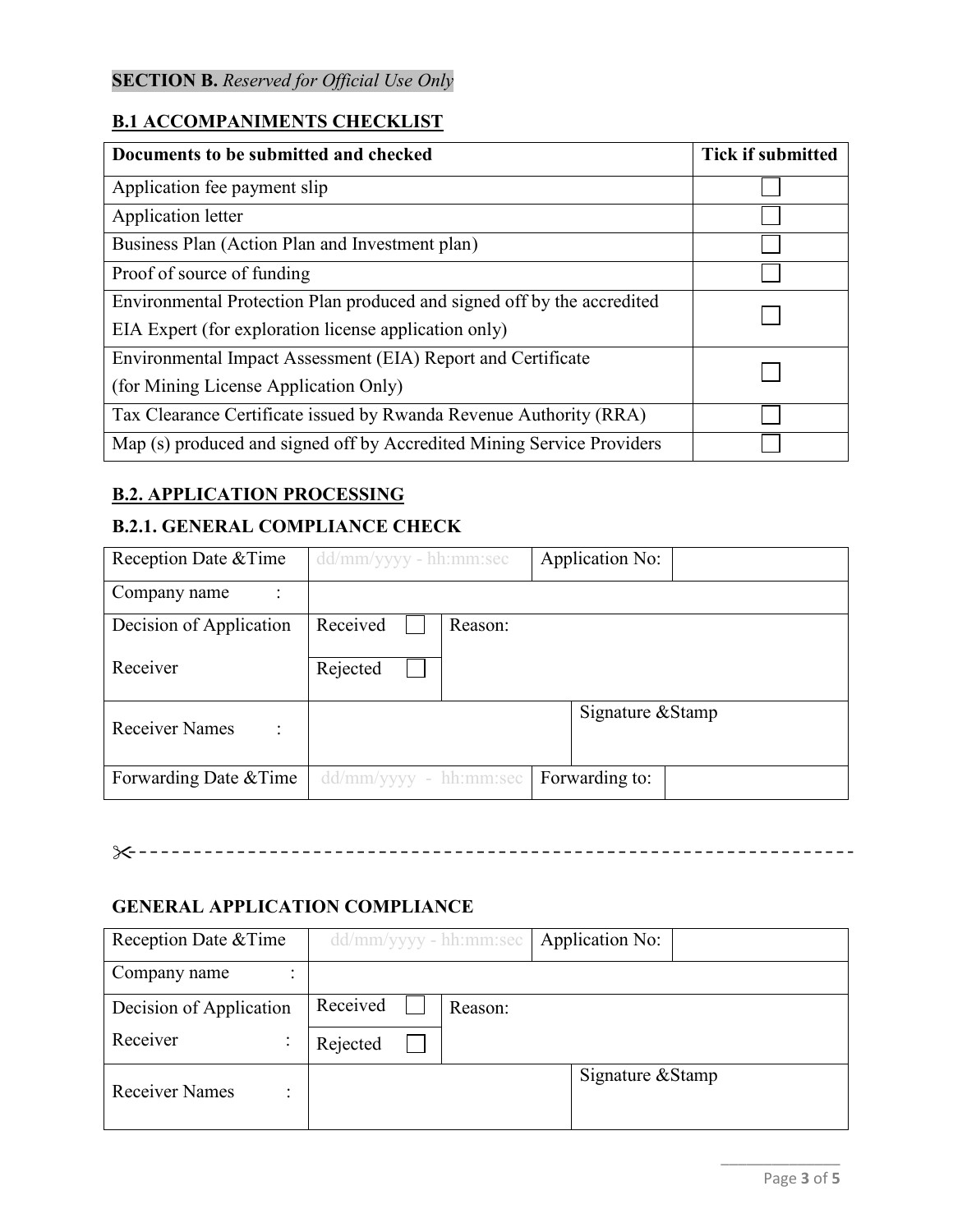## **B.2.2. MAP OVERLAPS CHECK**

| Reception Date & Time     | dd/mm/yyyy - hh:mm:sec        | Application No: |
|---------------------------|-------------------------------|-----------------|
| Company name<br>$\bullet$ |                               |                 |
| Officer remarks<br>٠<br>۰ | Overlapping<br>No-overlapping | Recommendation: |
| <b>Officer Names</b>      |                               | Signature       |
| Forwarding Date & Time:   | $dd/mm/yyyy - hh:mm:sec$      | Forwarding to:  |

### **B.2.3. BUSINESS PLAN CHECK**

| Reception Date & Time     | dd/mm/yyyy - hh:mm:sec       | Application No: |
|---------------------------|------------------------------|-----------------|
| Company name<br>٠         |                              |                 |
| Officer remarks<br>٠<br>۰ | Acceptable<br>Non-Acceptable | Comment:        |
| <b>Officer Names</b>      |                              | Signature       |
| Forwarding Date & Time:   | dd/mm/yyyy - hh:mm:sec       | Forwarding to:  |

#### **B.2.4. ENVIRONMENTAL PROTECTION PLAN / ENVIRONMENTAL IMPACT**

#### **ASSESSMENT**

| Reception Date & Time        | dd/mm/yyyy - hh:mm:sec                          | Application No: |
|------------------------------|-------------------------------------------------|-----------------|
| Company name<br>٠            |                                                 |                 |
| Officer remarks<br>$\bullet$ | Acceptable<br>Non-Acceptable                    | Comment:        |
| <b>Officer Names</b>         |                                                 | Signature       |
| Forwarding Date & Time:      | $\text{dd}/\text{mm}/\text{yy}$ yyy - hh:mm:sec | Forwarding to:  |